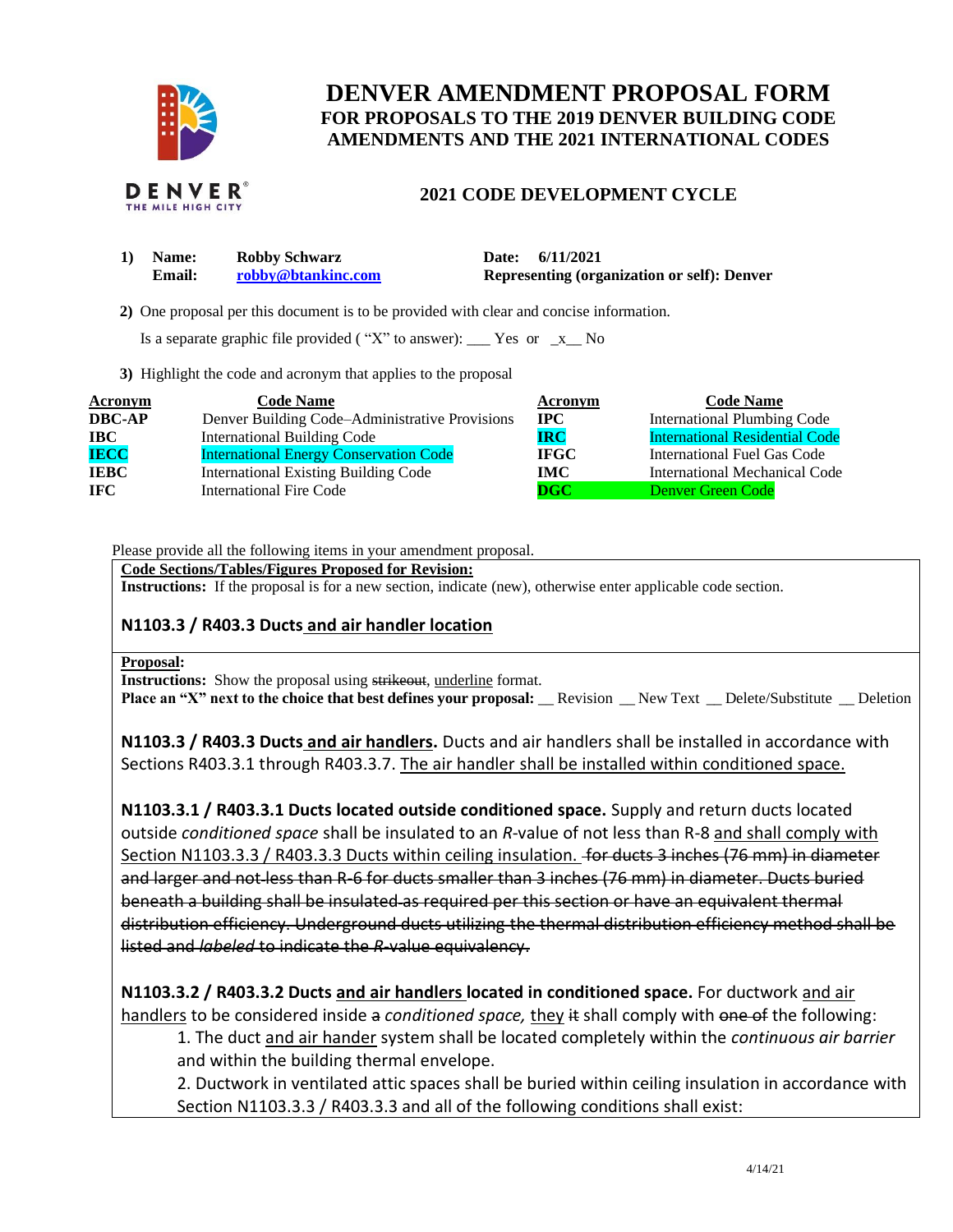2.1. The air handler is located completely within the *continuous air barrier* and within the *building thermal envelope*.

2.2. The duct leakage, as measured either by a rough-in test of the ducts or a postconstruction total system leakage test to outside the *building thermal envelope* in accordance with Section N1103.3.6 / R403.3.6, is less than or equal to 1.5 cubic feet per minute (42.5 L/min) per 100 square feet (9.29 m2) of *conditioned floor area* served by the duct system.

2.3. The ceiling insulation *R*-value installed against and above the insulated duct is greater than or equal to the proposed ceiling insulation *R*-value, less the *R*-value of the insulation on the duct.

3. Ductwork in floor cavities located over unconditioned space shall comply with all of the following:

3.1. A *continuous air barrier* installed between unconditioned space and the duct.

3.2. Insulation installed in accordance with Section R402.2.7.

3.3. A minimum R-19 insulation installed in the cavity width separating the duct from unconditioned space.

4. Ductwork located within *exterior walls* of the *building thermal envelope* shall comply with the following:

4.1. A *continuous air barrier* installed between unconditioned space and the duct.

4.2. Minimum R-10 insulation installed in the cavity width separating the duct from the outside sheathing.

4.3. The remainder of the cavity insulation shall be fully insulated to the drywall side.

**N1103.3.3 / R403.3.3 Ducts buried within ceiling insulation.** Where Supply and return air ducts located in unconditioned attic or ceiling spaces are partially or completely buried in ceiling insulation, such ducts shall comply with all of the following:

1. The supply and return ducts shall have an insulation *R*-value not less than R-8.

2. The duct shall be installed on the truss bottom cord or ceiling joist closest to the ceiling finish material separating conditioned space from unconditioned space and At all points along each duct, the sum of the ceiling insulation *R*-value against and above the top of the duct, and against and below the bottom of the sides of the duct, shall be equal that required in table N1103.1.3 / R402.1.3. not less than R-19, excluding the *R-*value of the duct insulation.

3. In Climate Zones 0A, 1A, 2A and 3A, the supply ducts shall be completely buried within ceiling insulation, insulated to an *R*-value of not less than R-19 3 and in compliance with the vapor retarder requirements of Section 604.11 of the *International Mechanical Code* or Section M1601.4.6 of the *International Residential Code*, as applicable.

**Exception:** Sections of the supply duct that are less than 3 feet (914 mm) from the supply outlet shall not be required to comply with these requirements.

**R403.3.3.1 Effective** *R***-value of deeply buried ducts.** Where using the Total Building Performance or Energy Rating Index Compliance Option in accordance with Section R401.2.2 or R401.2.3, sections of ducts that are installed in accordance with Section N1103.3.3 / R403.3.3, located directly on or within 5.5 inches (140 mm) of the ceiling, surrounded with blown-in attic insulation having an *R*-value of R-30 or greater and located such that the top of the duct is not less than 3.5 inches (89 mm) below the top of the insulation, shall be considered as having an effective duct insulation *R*-value of not more than R-25.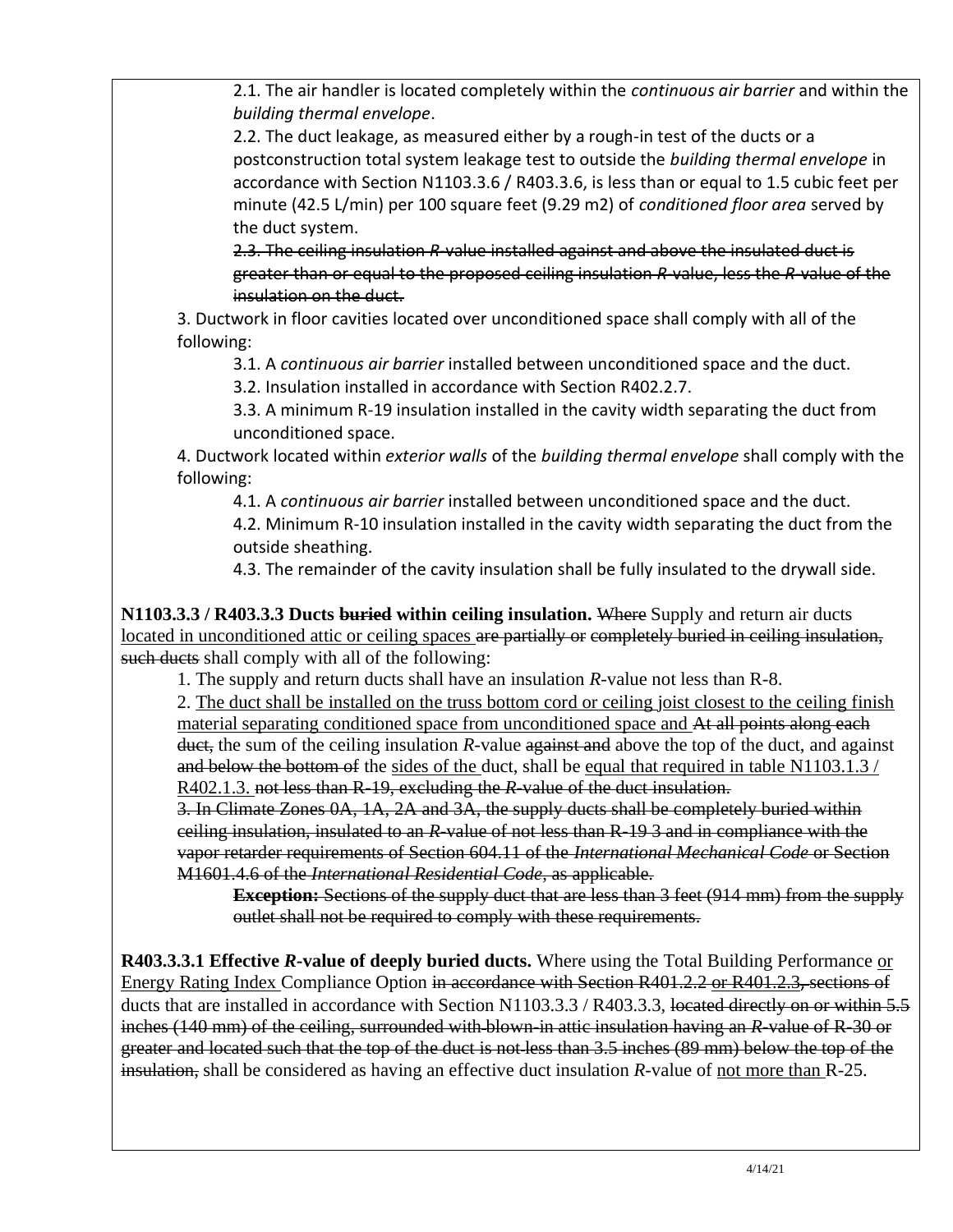**Supporting Information (Required):** 

- The purpose of this proposal is to take an incremental step to bring all duct work into the **building envelope by requiring that the air handler be installed within the envelope and any ductwork located in a ventilated attic be installed in such a way that it can be insulated properly to perform.**
- − **Reason: Ducts located outside the envelope are subject to extreme temperatures and do not deliver heated and cooled air as well as if they were installed within the envelope. There are ways to change that dynamic without creating a conditioned attic or by bring the duct physically within the envelope. This proposal is a stepped approach to a requirement that all ducts be located inside the envelope at the 2024 adoption to meet the City of Denver goals.**
- − **Substantiation: Why is your proposal valid? (i.e., technical justification)** 
	- o **There has been substantial research conducted that documents that ductwork located in unconditioned attics loses 25-50 percent of the heating or cooling energy put out by the HVAC system. Bringing ductwork into the envelope is a tested strategy to reduce this lose. This proposal is a beginning step to change construction practices in preparation to requiring all duct be brought into the envelope. This is a necessary step in order to improve the efficiency of mechanical systems in preparation to meet the City of Denver's zero energy goals**

**Bibliography and Access to Materials** (as needed when substantiating material is associated with the amendment proposal):

<https://www.nrel.gov/docs/fy10osti/48163.pdf> [https://www1.eere.energy.gov/buildings/publications/pdfs/building\\_america/27630.pdf](https://www1.eere.energy.gov/buildings/publications/pdfs/building_america/27630.pdf)

**Other Regulations Proposed to be Affected**

**\*For proposals to delete content from the 2019 Denver Green Code in conjunction with adding it to other mandatory Denver codes and/or regulations, only.**

Please identify which other mandatory codes or regulations are suggested to be updated (if any) to accept relocated content.

### **Referenced Standards:**

List any new referenced standards that are proposed to be referenced in the code.

#### **Impact:**

How will this proposal impact cost and restrictiveness of code? ("X" answer for each item below)

Cost of construction: \_\_\_ x \_\_ Increase \_\_\_ Decrease \_\_\_ No Impact Cost of design: \_x\_\_ Increase \_\_\_ Decrease \_\_\_ No Impact

Restrictiveness: \_x\_\_ Increase \_\_\_ Decrease \_\_\_ No Impact

### **Departmental Impact (City use only):**

This amendment proposal increases/decreases/is neutral to the cost of plans review.

This amendment increases/decreases/is neutral to the cost of inspections.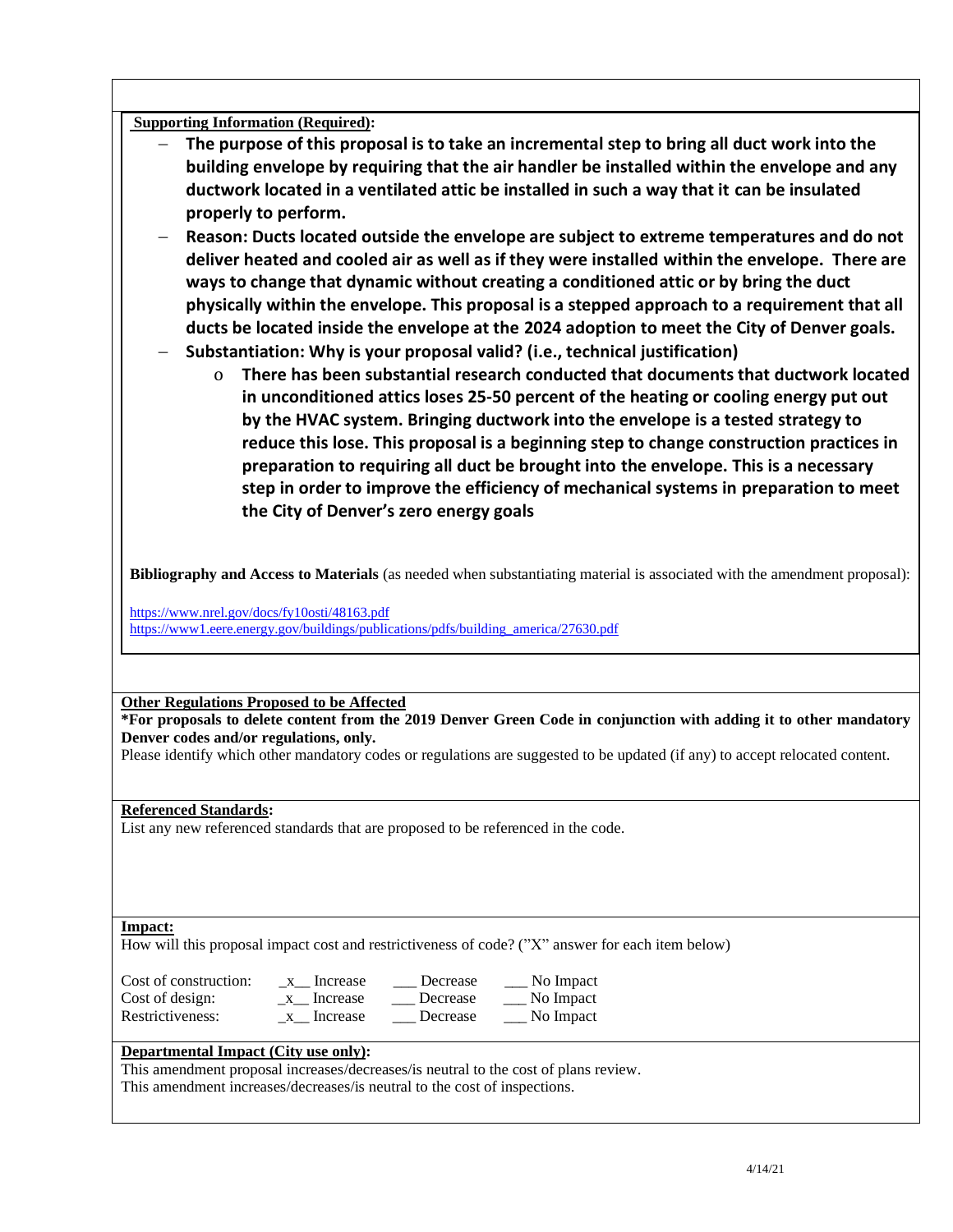Denver Green Code **Ducts and air handler location Proposal**

**Code Sections/Tables/Figures Proposed for Revision:**

**Instructions:** If the proposal is for a new section, indicate (new), otherwise enter applicable code section

## **Ducts and air handler location**

**Proposal:**

**Instructions:** Show the proposal using strikeout, underline format.

**Place an "X" next to the choice that best defines your proposal:** Revision x New Text Delete/Substitute Deletion

**401.7 Duct and air handler location.** Ducts and air handlers Shall not be installed in unconditioned space outside the *building thermal envelope*.

**407.1 Ducts and air handlers located in conditioned space.** For ductwork and air handlers to be considered inside *conditioned space,* they shall comply with the following:

1. The duct and air handler system shall be located completely within the *continuous air barrier* and within the building thermal envelope.

2. Ductwork in floor cavities located over unconditioned space shall comply with all of the following:

3.1. A *continuous air barrier* installed between unconditioned space and the duct. 3.2. Insulation installed in accordance with IECC Section R402.2.7.

3.3. A minimum R-19 insulation installed in the cavity width separating the duct from unconditioned space.

3.4 R5 rigid insulation board installed against the bottom of the floor joist between the joist and the drywall or soffit material.

3. Ductwork located within *exterior walls* of the *building thermal envelope* shall comply with the following:

4.1. A *continuous air barrier* installed between unconditioned space and the duct. 4.2. Minimum R-10 insulation installed in the cavity width separating the duct from the outside sheathing.

4.3. The remainder of the cavity insulation shall be fully insulated to the drywall side.

### **Exception**

**Ducts in ventilated attics.** Supply and return air ducts located in unconditioned attic or ceiling spaces shall comply with the following to be considered inside conditioned space:

1. The duct shall not be flex duct and shall be installed on the bottom cord of the truss or rafter closest to the drywall separating conditioned space from unconditioned space.

2. Five inches of Closed cell foam shall cover the duct or plenum run from the drywall or other boundary to conditioned space on one side of the duct or plenum, up and over the duct or plenum, to the drywall or other boundary to conditioned space on the other side of the duct or plenum. Thus, completely enclosing the duct within an air barrier, a minimum R30, and bringing it into conditioned space.

**Supporting Information (Required):**